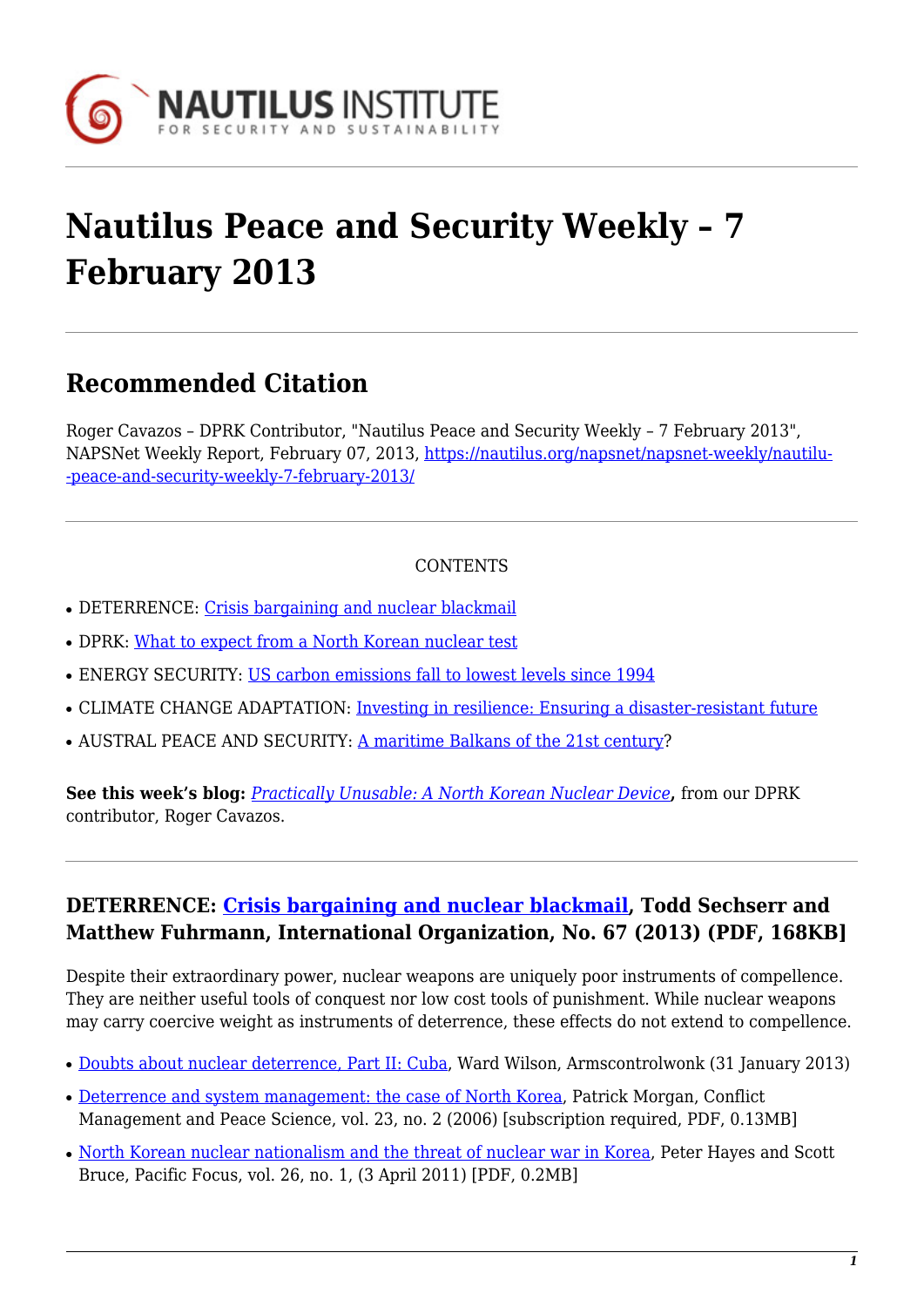# <span id="page-1-0"></span>**DPRK: [What to expect from a North Korean nuclear test,](http://www.foreignpolicy.com/articles/2013/02/04/what_to_expect_from_a_north_korean_nuclear_test?page=0,0) Hecker, Siegfried S, Foreign Policy Website (4 February 2013)**

North Korean appears poised to detonate nuclear devices at any time. North Korea may detonate multiple devices since they feel they will be sanctioned anyway. We will likely know very quickly when a test happens. However, we might not know the type of test (HEU and/or plutonium) for a while. China telegraphed their anticipated reaction – diminishing supplies to North Korea and preventing more sanctions from the United States and South Korea.

- [Not all Peninsula issues China's problems](http://english.peopledaily.com.cn/90883/8108775.html), Global Times (26 January 2013)
- [PS 31\(Seismic Monitoring Station\), Wonju, Republic of Korea facility](http://www.ctbto.org/index.php?id=188), CTBTO (2006)
- [Sleuthing seismic signals,](https://str.llnl.gov/Mar09/walter.html) Walter, Katie, Science and Technology Review (March 2009)

#### <span id="page-1-3"></span>**BLOG: [Practically Unusable: A North Korean Nuclear Device](https://nautilus.org/?p=29103)**

by [Roger Cavazos](https://nautilus.org/network/associates/roger-cavazos/) – DPRK Contributor

*Exactly when North Korea will detonate another device is anyone's guess. But let's remember…*

## <span id="page-1-1"></span>**ENERGY SECURITY: [US carbon emissions fall to lowest levels since 1994](http://www.guardian.co.uk/environment/2013/feb/01/us-carbon-emissions-lowest-levels), Suzanne Goldenberg, The Guardian (1 February 2013)**

US unemployment is high. Population is growing but getting older.  $\mathrm{CO}_2$  emissions may be falling also in part due to shifting energy-intensive production overseas. And if nothing else, people sitting around watching Super Bowl are said to have saved energy, just like power outages do. In Greece, a 450% increase in fuel taxes has driven people to turn to wood in the fireplaces, CO $_{\text{2}}$  emissions from which are not counted in media reporting. Why bother about air pollution? Saving the earth is a priority over saving people. Are television addiction, destitution, and death to be promoted as energy saving? Energy insecurities will become marketable.

- [The Super Bowl saves the country a whole lot of energy](http://www.fastcoexist.com/1681308/the-super-bowl-saves-the-country-a-whole-lot-of-energy), Ariel Schwartz, Fast Company (5) February 2013)
- [Rise in Oil Tax Forces Greeks to Face Cold as Ancients Did](http://www.nytimes.com/2013/02/04/world/europe/oil-tax-forces-greeks-to-fight-winter-with-fire.html?ref=europe&_r=0), Suzanne Daley, New York Times (3 February 2013)

## <span id="page-1-2"></span>**CLIMATE CHANGE ADAPTATION: [Investing in resilience: Ensuring a](http://www.adb.org/sites/default/files/pub/2013/investing-in-resilience.pdf) [disaster-resistant future](http://www.adb.org/sites/default/files/pub/2013/investing-in-resilience.pdf), Asian Development Bank-ADB (2013) [PDF, 5.4MB]**

There is an extensive array of disaster risk management tools and mechanisms available in Asia and the Pacific but they are not being applied as often, or as effectively, as they could be. The governments and their development partners need to be encouraged to embark on a coordinated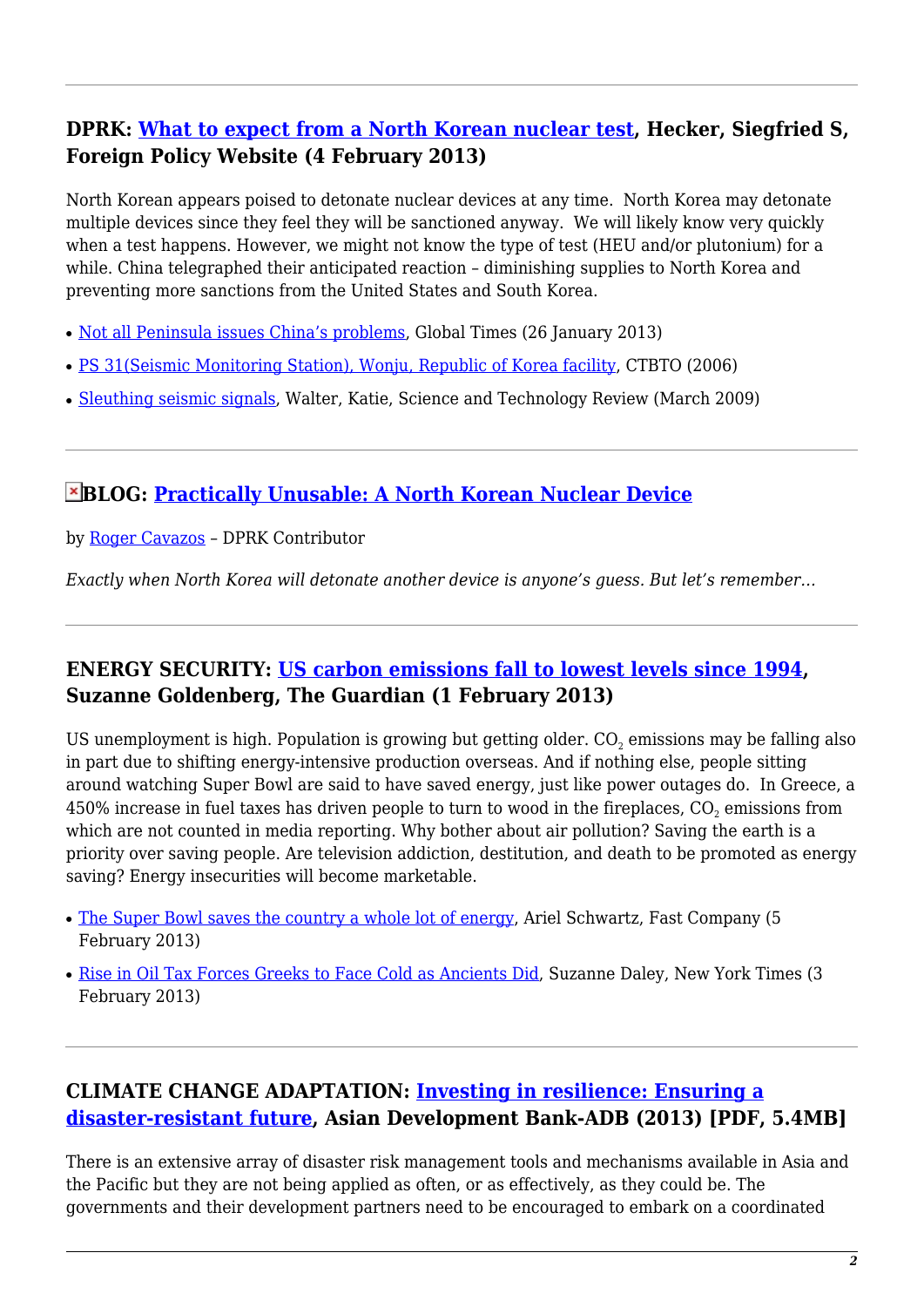approach to strengthen resilience and working together towards a common vision of a disasterresilient future.

- [The resilience renaissance: Unpacking of resilience for tackling climate change and disasters,](http://community.eldis.org/.59e0d267/resilience-renaissance.pdf) Aditya V. Bahadur, Maggie Ibrahim and Thomas Tanner, Strengthening Climate Resilience Discussion Paper 1, Institute of Development Studies (2010) [1.41 MB, PDF]
- [What does a disaster resilient community look like?](http://practicalaction.org/disaster-resilient-community-2) The characteristics of a disaster resilient community, Practical Action (2013)

## <span id="page-2-0"></span>**AUSTRAL PEACE AND SECURITY: [A maritime Balkans of the 21st century?](http://www.foreignpolicy.com/articles/2013/01/30/a_maritime_balkans_of_the_21st_century_east_asia) Kevin Rudd, Foreign Policy (30 January 2013) [Subscription required]**

East Asia increasingly resembles a 21st-century maritime redux of the Balkans a century ago - a tinderbox on water. Beijing does not desire armed conflict with Japan, but nonetheless makes clear it has its own red lines that cannot be crossed. Consideration could be given to inviting an international agency to exercise environmental management responsibilities on and around the islands, where, by informal agreement, national vessels would not go.

- [Australia-Japan Defence Relationship](http://www.minister.defence.gov.au/2013/02/01/minister-for-defence-australia-japan-defence-relationship), Stephen Smith, Minister for Defence, media release (1 February 2013)
- [Mali must keep us on our toes,](http://www.theaustralian.com.au/opinion/columnists/mali-must-keep-us-on-our-toes/story-e6frg76f-1226565417616) Greg Sheridan, The Australian (31 January 2013)
- [US signs deal with Niger to operate military drones in west African state,](http://www.guardian.co.uk/world/2013/jan/29/niger-approves-american-surveillance-drones) Paul Harris and Afua Hirsch, The Guardian (29 January 2013)

*The Nautilus Peace and Security Weekly Report presents articles and full length reports each week in six categories: Austral security, nuclear deterrence, energy security, climate change and security, the DPRK, climate change adaptation and governance and civil society. Our team of contributors carefully select items that highlight the links between these themes and the three regions in which our offices are found—North America, Northeast Asia, and the Austral-Asia region. Each week, one of our authors also provides [a short blog](https://nautilus.org/?p=29103) that explores these inter-relationships.*

**[Subscribe to NAPSNet](http://www.nautilus.org/mailing-lists/sign-up-for-mailing-lists/)** to receive free weekly email reports

#### **Editor**

• [Arabella Imhoff](https://nautilus.org/about/staff/arabella-imhoff/)

#### **Contributors**

- Deterrence: [Peter Hayes](http://www.nautilus.org/about/staff/peter-hayes)
- Governance and Civil Society: [Dyana Mardon](http://www.nautilus.org/offices/nautilus-ari/dyana-mardon), [Yi Kiho](http://www.nautilus.org/about/staff/kiho.html)
- Climate Change Adaptation: [Saleem Janjua](http://www.nautilus.org/about/associates/saleem-janjua)
- DPRK: [Roger Cavazos](https://nautilus.org/about/associates/roger-cavazos/)
- Energy Security: [Nikhil Desai](https://nautilus.org/network/associates/nikhil-desai/)